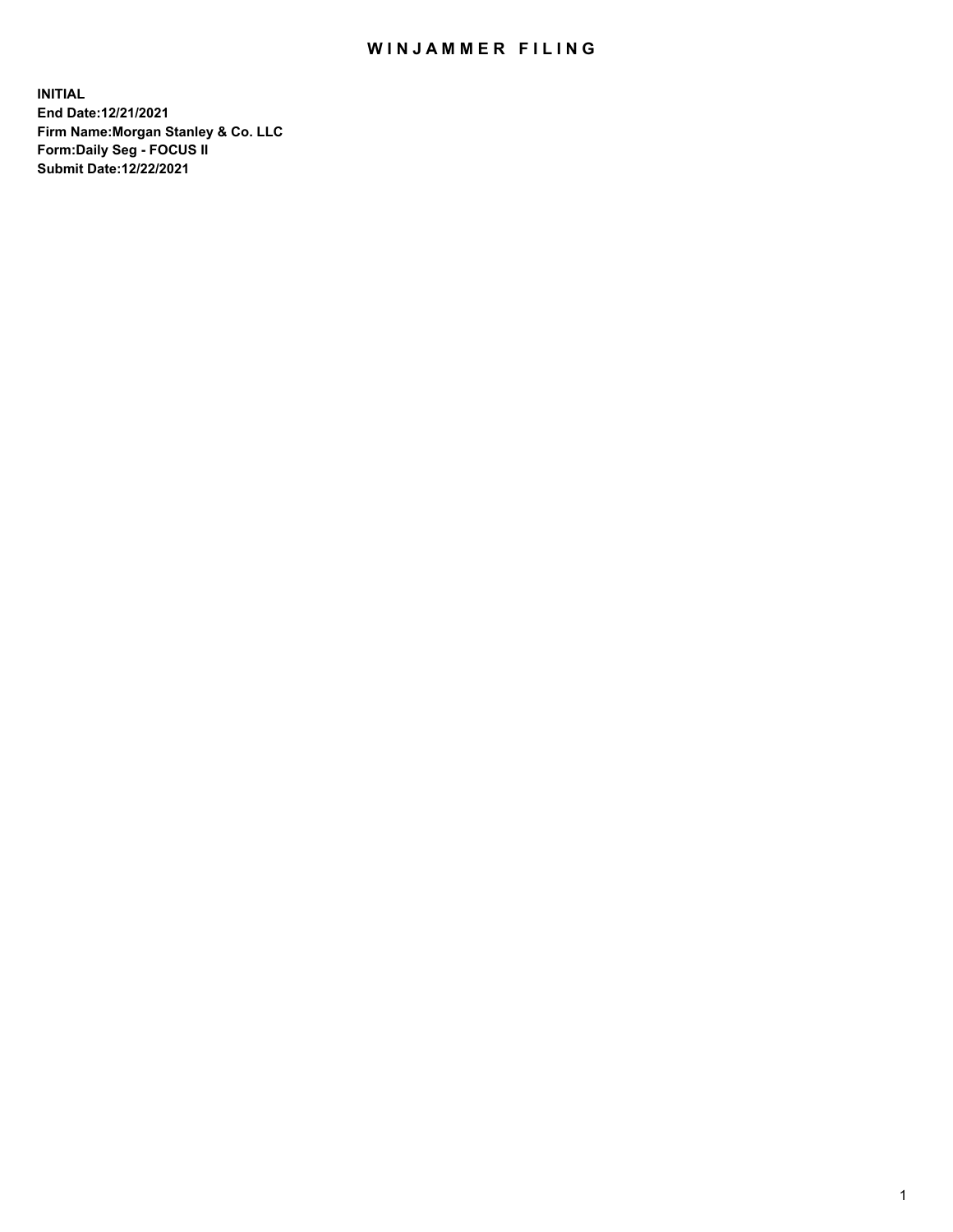**INITIAL End Date:12/21/2021 Firm Name:Morgan Stanley & Co. LLC Form:Daily Seg - FOCUS II Submit Date:12/22/2021 Daily Segregation - Cover Page**

| Name of Company                                                                                                                                                                                                                                                                                                                | Morgan Stanley & Co. LLC                                |
|--------------------------------------------------------------------------------------------------------------------------------------------------------------------------------------------------------------------------------------------------------------------------------------------------------------------------------|---------------------------------------------------------|
| <b>Contact Name</b>                                                                                                                                                                                                                                                                                                            | <b>Ikram Shah</b>                                       |
| <b>Contact Phone Number</b>                                                                                                                                                                                                                                                                                                    | 212-276-0963                                            |
| <b>Contact Email Address</b>                                                                                                                                                                                                                                                                                                   | Ikram.shah@morganstanley.com                            |
| FCM's Customer Segregated Funds Residual Interest Target (choose one):<br>a. Minimum dollar amount: ; or<br>b. Minimum percentage of customer segregated funds required:%; or<br>c. Dollar amount range between: and; or<br>d. Percentage range of customer segregated funds required between: % and %.                        | 235,000,000<br><u>0</u><br>00<br>0 Q                    |
| FCM's Customer Secured Amount Funds Residual Interest Target (choose one):<br>a. Minimum dollar amount: ; or<br>b. Minimum percentage of customer secured funds required:%; or<br>c. Dollar amount range between: and; or<br>d. Percentage range of customer secured funds required between:% and%.                            | 140,000,000<br><u>0</u><br><u>0 0</u><br>0 <sub>0</sub> |
| FCM's Cleared Swaps Customer Collateral Residual Interest Target (choose one):<br>a. Minimum dollar amount: ; or<br>b. Minimum percentage of cleared swaps customer collateral required:% ; or<br>c. Dollar amount range between: and; or<br>d. Percentage range of cleared swaps customer collateral required between:% and%. | 92,000,000<br><u>0</u><br><u>00</u><br>00               |

Attach supporting documents CH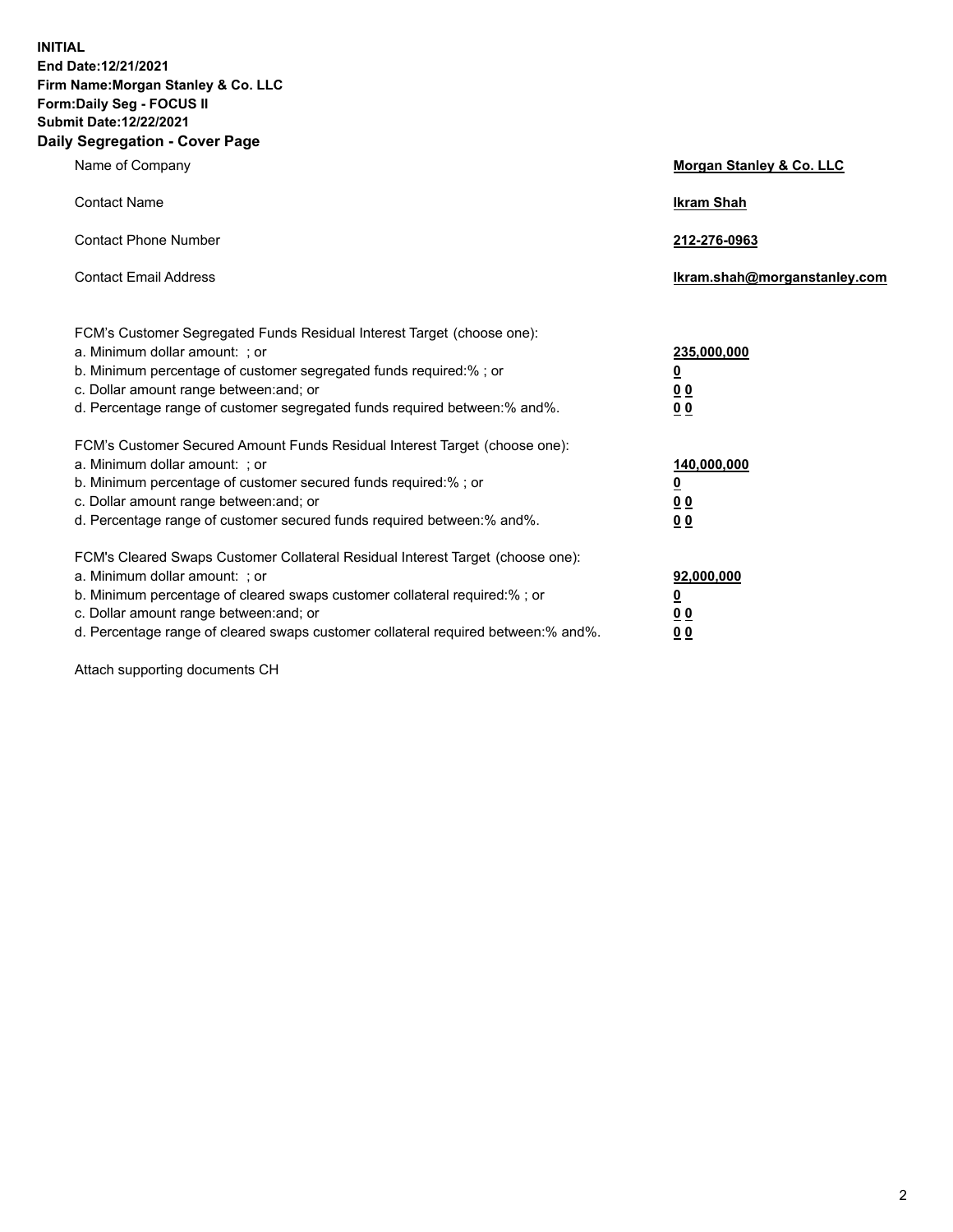## **INITIAL End Date:12/21/2021 Firm Name:Morgan Stanley & Co. LLC Form:Daily Seg - FOCUS II Submit Date:12/22/2021**

## **Daily Segregation - Secured Amounts**

Foreign Futures and Foreign Options Secured Amounts Amount required to be set aside pursuant to law, rule or regulation of a foreign government or a rule of a self-regulatory organization authorized thereunder

- 1. Net ledger balance Foreign Futures and Foreign Option Trading All Customers A. Cash **6,603,807,867** [7315]
	- B. Securities (at market) **1,697,803,008** [7317]
- 2. Net unrealized profit (loss) in open futures contracts traded on a foreign board of trade **-1,050,064,771** [7325]
- 3. Exchange traded options
	- a. Market value of open option contracts purchased on a foreign board of trade **17,727,217** [7335]
	- b. Market value of open contracts granted (sold) on a foreign board of trade **-15,688,933** [7337]
- 4. Net equity (deficit) (add lines 1. 2. and 3.) **7,253,584,388** [7345]
- 5. Account liquidating to a deficit and account with a debit balances gross amount **99,204,546** [7351] Less: amount offset by customer owned securities **-44,413,231** [7352] **54,791,315**
- 6. Amount required to be set aside as the secured amount Net Liquidating Equity Method (add lines 4 and 5)
- 7. Greater of amount required to be set aside pursuant to foreign jurisdiction (above) or line 6.

## FUNDS DEPOSITED IN SEPARATE REGULATION 30.7 ACCOUNTS

- 1. Cash in banks
	- A. Banks located in the United States **501,591,703** [7500]
	- B. Other banks qualified under Regulation 30.7 **280,240,533** [7520] **781,832,236**
- 2. Securities
	- A. In safekeeping with banks located in the United States **399,706,180** [7540]
	- B. In safekeeping with other banks qualified under Regulation 30.7 **74,040,390** [7560] **473,746,570**
- 3. Equities with registered futures commission merchants
	-
	- B. Securities **0** [7590]
	- C. Unrealized gain (loss) on open futures contracts **814,958** [7600]
	- D. Value of long option contracts **0** [7610]
	- E. Value of short option contracts **0** [7615] **6,704,849** [7620]
- 4. Amounts held by clearing organizations of foreign boards of trade
	- A. Cash **0** [7640]
	- B. Securities **0** [7650]
	- C. Amount due to (from) clearing organization daily variation **0** [7660]
	- D. Value of long option contracts **0** [7670]
	- E. Value of short option contracts **0** [7675] **0** [7680]
- 5. Amounts held by members of foreign boards of trade
	-
	-
	- C. Unrealized gain (loss) on open futures contracts **and the set of the set of the set of the set of the set of the set of the set of the set of the set of the set of the set of the set of the set of the set of the set of**
	- D. Value of long option contracts **17,727,217** [7730]
	-
- 6. Amounts with other depositories designated by a foreign board of trade **0** [7760]
- 7. Segregated funds on hand **0** [7765]
- 8. Total funds in separate section 30.7 accounts **7,534,526,177** [7770]
- 9. Excess (deficiency) Set Aside for Secured Amount (subtract line 7 Secured Statement Page 1 from Line 8)
- 10. Management Target Amount for Excess funds in separate section 30.7 accounts **140,000,000** [7780]
- 11. Excess (deficiency) funds in separate 30.7 accounts over (under) Management Target **86,150,474** [7785]

**0** [7305]

[7354] **7,308,375,703** [7355]

**7,308,375,703** [7360]

[7530]

[7570]

A. Cash **5,889,891** [7580]

 A. Cash **6,097,027,530** [7700] B. Securities **1,224,056,437** [7710] E. Value of short option contracts **-15,688,933** [7735] **6,272,242,522** [7740] **226,150,474** [7380]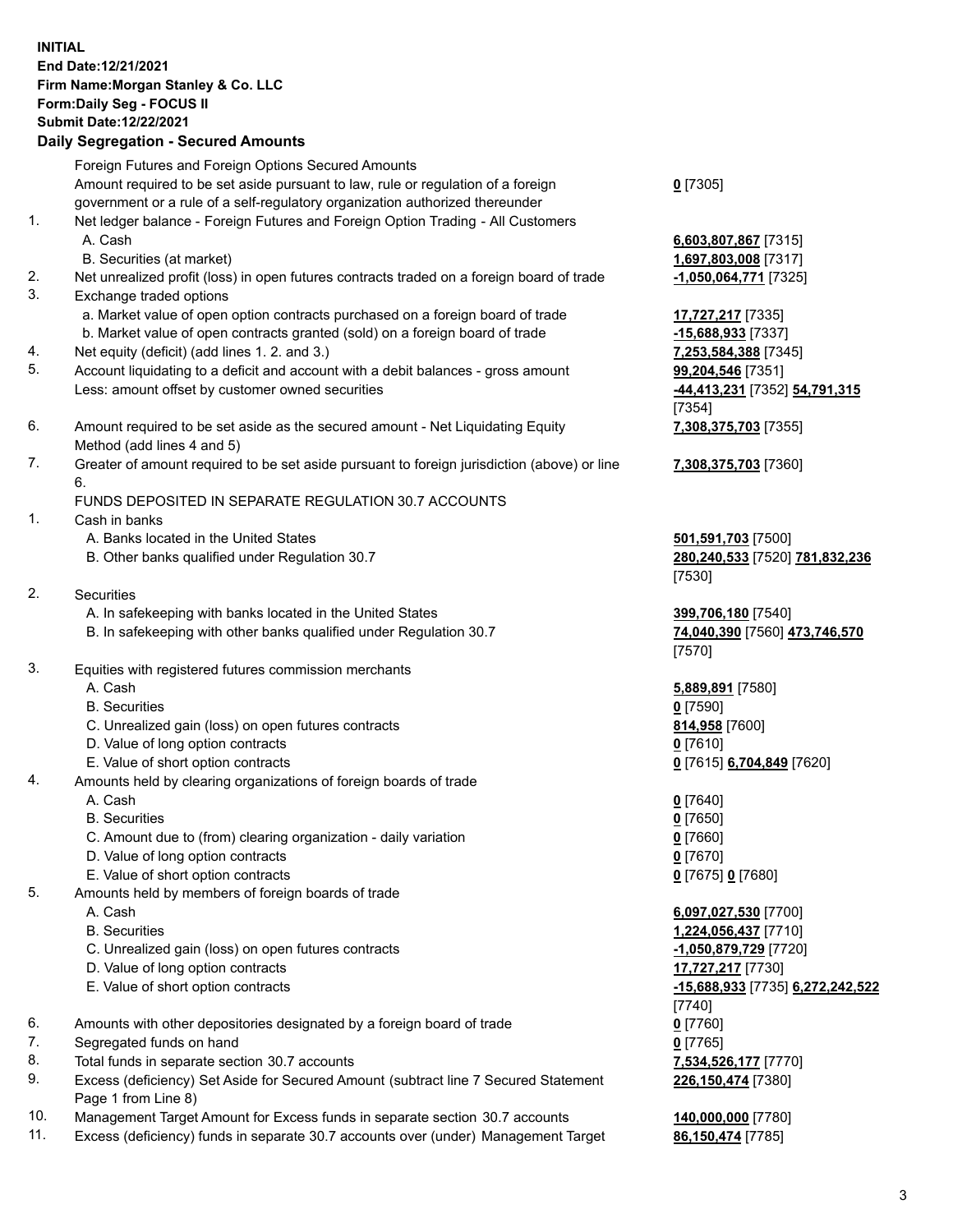**INITIAL End Date:12/21/2021 Firm Name:Morgan Stanley & Co. LLC Form:Daily Seg - FOCUS II Submit Date:12/22/2021 Daily Segregation - Segregation Statement** SEGREGATION REQUIREMENTS(Section 4d(2) of the CEAct) 1. Net ledger balance A. Cash **18,746,594,633** [7010] B. Securities (at market) **6,971,857,312** [7020] 2. Net unrealized profit (loss) in open futures contracts traded on a contract market **-663,809,766** [7030] 3. Exchange traded options A. Add market value of open option contracts purchased on a contract market **1,076,376,146** [7032] B. Deduct market value of open option contracts granted (sold) on a contract market **-718,142,997** [7033] 4. Net equity (deficit) (add lines 1, 2 and 3) **25,412,875,328** [7040] 5. Accounts liquidating to a deficit and accounts with debit balances - gross amount **523,602,537** [7045] Less: amount offset by customer securities **-519,306,775** [7047] **4,295,762** [7050] 6. Amount required to be segregated (add lines 4 and 5) **25,417,171,090** [7060] FUNDS IN SEGREGATED ACCOUNTS 7. Deposited in segregated funds bank accounts A. Cash **3,278,303,842** [7070] B. Securities representing investments of customers' funds (at market) **0** [7080] C. Securities held for particular customers or option customers in lieu of cash (at market) **3,183,054,738** [7090] 8. Margins on deposit with derivatives clearing organizations of contract markets A. Cash **14,934,974,343** [7100] B. Securities representing investments of customers' funds (at market) **0** [7110] C. Securities held for particular customers or option customers in lieu of cash (at market) **3,638,558,269** [7120] 9. Net settlement from (to) derivatives clearing organizations of contract markets **358,772,421** [7130] 10. Exchange traded options A. Value of open long option contracts **1,076,376,146** [7132] B. Value of open short option contracts **-718,142,997** [7133] 11. Net equities with other FCMs A. Net liquidating equity **12,508,932** [7140] B. Securities representing investments of customers' funds (at market) **0** [7160] C. Securities held for particular customers or option customers in lieu of cash (at market) **0** [7170] 12. Segregated funds on hand **150,244,305** [7150] 13. Total amount in segregation (add lines 7 through 12) **25,914,649,999** [7180] 14. Excess (deficiency) funds in segregation (subtract line 6 from line 13) **497,478,909** [7190] 15. Management Target Amount for Excess funds in segregation **235,000,000** [7194]

16. Excess (deficiency) funds in segregation over (under) Management Target Amount Excess

**262,478,909** [7198]